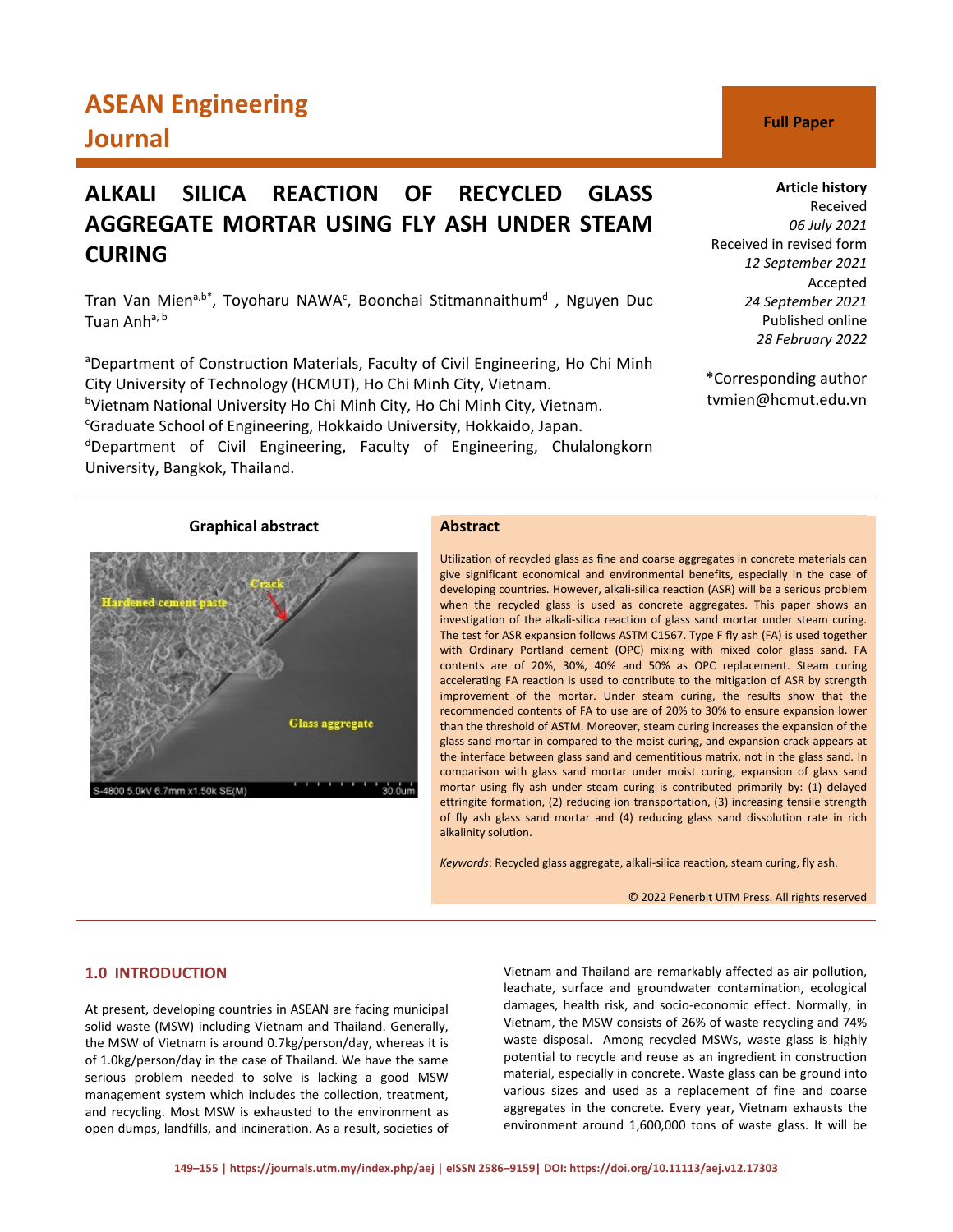very useful if the recycled glass aggregate can be applied to replace the whole aggregate in the concrete since it consumes much waste glass for the concrete aggregates.

So far the waste glass has been recycled and used as cullets as aggregates in construction including in pavement layers, in asphalt and concrete mixtures, and as fill material. Application as concrete aggregates can be particularly rewarding since the high production volume of concrete materials can incorporate large quantities of recycled glass. Specifically, in areas with limited availability of durable natural aggregates, recycled glass can be used as a partial aggregate replacement, thus reducing the cost and environmental impact of importing aggregates from elsewhere.

Several previous studies have examined the use of waste glass in concrete. Increasing amounts of waste glass as coarse aggregates in concretes have been reported to decrease the mechanical properties, primarily because of a weak interface [1,2,3,4]. Also, larger particle sizes of glass (greater than 1.2– 1.5 mm) are found to facilitate alkali-silica reaction (ASR) in concretes [5]. However, when using ground glass or glass powder in cementitious systems, the particle size is not conducive for ASR to occur, but the potential of high alkali content of glass powder to cause deleterious expansions to need to be accounted for [6].

It shows that the major challenge in using glass aggregates in forms of fine and coarse aggregates in concrete is ASR. Due to high concentrations of amorphous silica in the consumer sodalime glass (70% by weight), these recycled glass aggregates can react with cement alkalis and produce an ASR gel which, in the presence of moisture, expands and causes cracking and deterioration of concrete [7]. And, regarding ASR, mineral powders including fly ash showed a good ability to mitigate ASR occurring in recycled glass aggregate concrete. Many studies have proposed seven potential mechanisms for mitigation of Alkaline Silica Reaction (ASR) in recycled glass aggregate concrete by fly ash as [8]: alkali dilution, alkali binding, limiting mass transport concrete, improving the tensile strength of concrete, modifying ASR gel, consumption of portlandite and supplying soluble alumina. Among these 7 potential mechanisms, some mechanisms are major to mitigate ASR.

In the case of concrete using fly ash, under standard curing condition, the use of fly ash content from 15% to 25% replacement of OPC reduces significantly ASR [9,10]. Effective content of fly as to mitigate ASR depends on fly ash type and size of glass aggregate. High CaO fly ash is less effective in mitigating ASR when compared to low CaO fly ash [9,11,12].

Using fly ash, by time, pozzolanic reaction reduces the ion diffusion coefficient as well as water permeability of concrete, as a result, it may reduce ASR swelling due to decreasing water absorption of concrete [13,14]. Moreover, additional pozzolanic C-S-H by using fly ash increases binding alkali and hydroxyl ions which helps to mitigate ASR by removing free alkali and hydroxyl ions of pore solution [15,16]. When ASR is determined by the expansion of mortar bars, due to low reactive at the early age of fly ash, at 3 first days exposed to NaOH solution, mortar bar containing fly ash has expansion performance which is nearly the same as that of mortar bar consisting of neat cement (OPC). However, over time, the pozzolanic reaction of fly ash increases gradually and produce a large surface of C-S-H to bind alkali ion as well as reduce calcium ion in pore solution through consumption of portlandite. Also, the pozzolanic reaction of fly ash may

perform differently as concrete exposed to steam curing. Under steam curing, hydroxyl ion concentration in pore solution increases significantly due to temperature enhanced hydration, as a result, the pozzolanic reaction of fly ash processes correspondingly to form a large number of C-S-H by a transformation of portlandite at an early age [17,18,19]. It implies that steam curing helps to fasten the pozzolanic reaction of fly ash and may mitigate ASR at an early age right after finishing steam curing. However, after steam curing, concrete will be exposed to further moist curing up to the time of concrete product delivery. Therefore, what will be going on for ASR of concrete containing fly ash after finishing steam curing? Up to now, researches on ASR mitigation of concrete consisting of fly ash and cured in steam curing condition are still limited. Mechanism of fly ash mitigation to ASR in concrete under steam curing is not clear.

This paper shows an investigation of the alkali-silica reaction of glass sand mortar under steam curing. The test for ASR expansion follows ASTM C1567. Type F fly ash (FA) is used together with Ordinary Portland cement (OPC) mixing with mixed color glass sand. FA contents are of 20%, 30%, 40% and 50% as OPC replacement. Steam curing accelerating FA reaction is used to contribute to the strength improvement of the mortar.

#### **2.0 MATERIALS AND EXPERIMENTS**

Binders including Ordinary portland cement (OPC) and fly ah class F were used. Fine aggregates were natural sand and recycled glass sand. The natural sand had a specific gravity of 2.62 and water absorption of 1.05%., whereas, the mixed color glass sand had the water absorption of 0.22% and a specific gravity of 2.48. The recycled glass sand was mixed color sodalime glasses which were prepared by crushing washed glass bottles then mixed glass sand consisting of 40% green, 31% amber, and 29% clear glass. The oxide composition of OPC cement, fly ash and mixed color glass was presented in Table 1.

|  |  | <b>Table 1 Mortar Composition</b> |
|--|--|-----------------------------------|
|--|--|-----------------------------------|

| Oxide                          | <b>Oxide Composition [%]</b> |                   |         |  |  |  |
|--------------------------------|------------------------------|-------------------|---------|--|--|--|
|                                | Cement                       | Mixed color glass | Fly ash |  |  |  |
| CaO                            | 63.8                         | 9.22              | 2.14    |  |  |  |
| SiO <sub>2</sub>               | 19.82                        | 69.42             | 52.86   |  |  |  |
| Al <sub>2</sub> O <sub>3</sub> | 5.16                         | 1.56              | 32.14   |  |  |  |
| Fe <sub>2</sub> O <sub>3</sub> | 2.94                         | 0.68              | 5.18    |  |  |  |
| Na <sub>2</sub> O              | 0.28                         | 13.66             | 0.64    |  |  |  |
| K <sub>2</sub> O               | 0.69                         | 0.47              | 1.47    |  |  |  |
| <b>MgO</b>                     | 2.15                         | 0.72              | 0.82    |  |  |  |
| MnO                            | 0.11                         | 0.02              | 0.04    |  |  |  |
| TiO <sub>2</sub>               | 0.30                         | 0.06              | 1.45    |  |  |  |
| P <sub>2</sub> O <sub>5</sub>  | 0.56                         | 0.01              | 0.24    |  |  |  |
| LOI                            | 1.46                         | 0.41              | 4.96    |  |  |  |

Mortar bars and cubic specimens were used to investigate the fly ash capacity of mitigating ASR. Mortar mix proportions were prepared following ASTM C1567. In such a standard, mortars had water to cement ratio (w/c) of 0.47, and 53%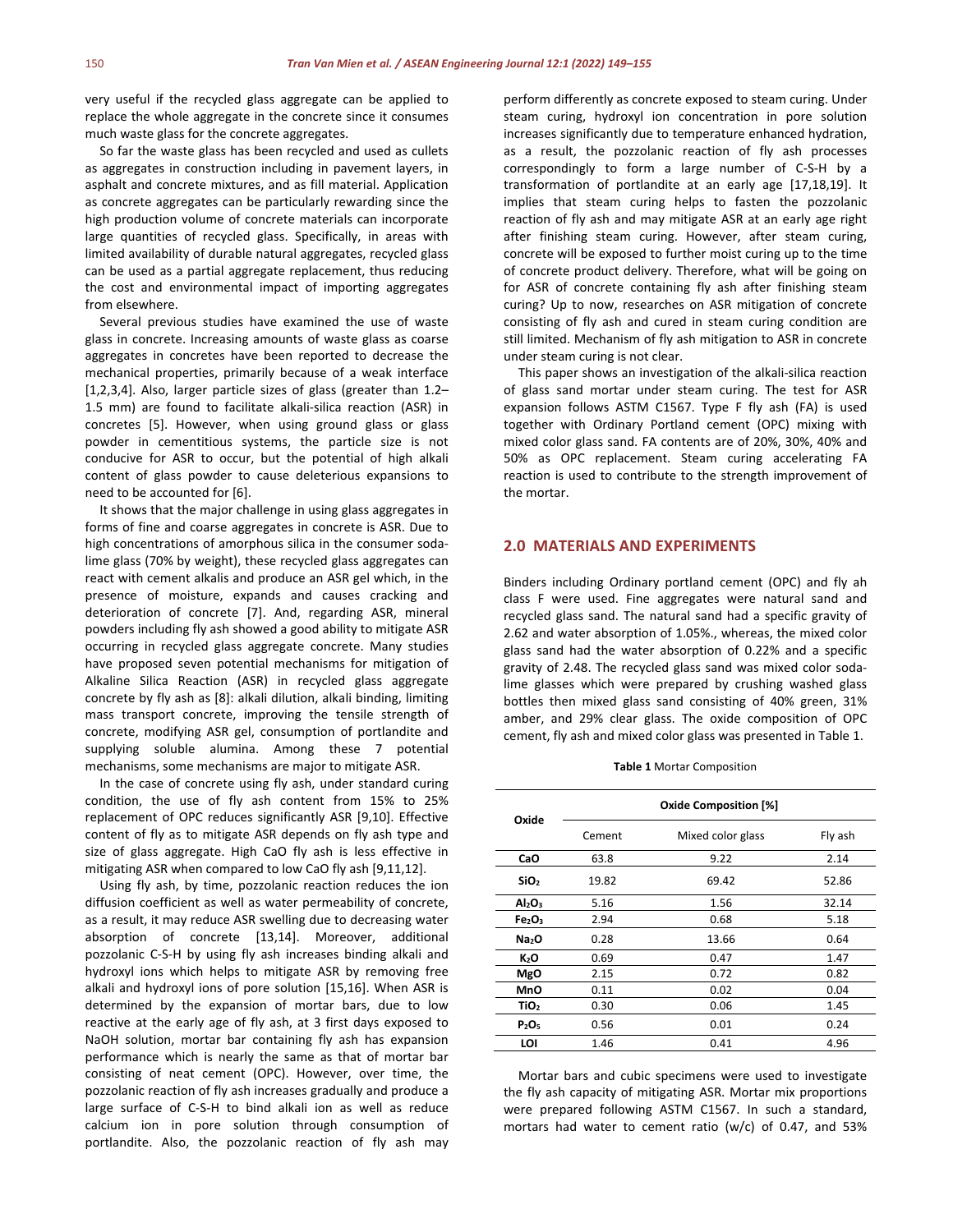volume fraction of fine aggregate whose size was in the range from 0.15mm to 4.75mm.

Investigated specimens included three groups. First, the standard group which had mortar bars and cubic specimens cast by using OPC and natural sand, these specimens were cured in a moist condition. Second, glass sand group cured in moist condition, mortar consisted of cement, glass sand, and fly ash. Third, the glass sand group cured in steam condition. In the second and the third group of specimens, the fly ash was used to replace cement by weight with various contents as 20%, 30%, 40%, and 50%. Regarding steam curing, all specimens were cast in a steel mold, stood for 4 hours after casting then exposed to steam curing for 6 hours. After finishing steam curing, the specimens were stood for further 2 hours then demolded. The steam curing regime consisted of 3 periods as temperature increase for 2 hours, temperature maintaining for 2 hours, and temperature decrease for the other 2 hours. The steam curing had a maximum temperature of  $80^{\circ}$ C and 100% humidity. The prepared mortar specimens were used to carry out tests as mentioned below.

#### **Tests of Compressive and Tensile Strength**

Mortar bars of 25x25x250mm prisms and cubes of 50x50x50mm of three specimen groups, after prepared according to ASTM C1567, were used to evaluate tensile and compressive strength respectively. Tests were performed at 5 days submerging specimens in NaOH solution. Regarding ASTM C1567 specimen preparation, specimens were cast, demolded after 24 hours of moist curing, cured in water at  $80^{\circ}$ C for 24 hours then submerged in a 1M NaOH bath at  $80^{\circ}$ C. The tensile and compressive strength of the mortar specimens were evaluated following ASTM C348-21 and C109/109M-21 respectively.

#### **Accelerated Mortar Bar Test**

The accelerated mortar bar test was carried out following ASTM C1567 to evaluate the effects of fly ash content and steam curing on reducing mortar bar expansion in comparison with the innocuous threshold of ASTM. Three specimen groups were tested with 7 mixtures. With each mortar mixture, four 25x25x250mm prism specimens were cast in steel mold consisting of embedded stainless gauge studs at the opposite ends. Expansion through length measurement of the mortar bar was recorded by using a digital comparator with an accuracy of 0.0025mm. After 24h under moist curing, the mortar bars were demolded and measured initial lengths. Similarly, prism lengths were recorded after 24h of hot water curing at  $80^{\circ}$ C, and 1, 3, 5, 7, 10, and 14 days submerged in the NaOH bath at 80<sup>o</sup>C. NaOH bath was sealed to prevent water evaporation. The variation of accelerated mortar bar test was controlled within limitation of 5%.

#### **SEM/EDS Imaging**

SEM/EDS imaging was used to study ASR formation, ASR composition, and mortar microstructure, especially microstructure at the interface between glass sand and cementitious matrix. After ASTM C1567 test, cross-sections were cut with a diamond blade saw from prisms with an approximate thickness of 1cm. The SEM/EDS imaging was conducted with 100% glass sand mortar bar cured in moist condition, 100% glass sand mortar bar cured in steam condition and 100% glass sand mortar bar consisting of 20% fly ash steam cured. SEM was equipped with an X-ray energy dispersive spectroscopy (EDS) detector to analyze ASR gel composition.

#### **3.0 RESULTS AND DISCUSSION**

#### **Effect of Fly Ash on ASR Expansion under Steam Curing**

The expansion of mortar bars cast with mixtures of three groups following ASTM C1567 is shown in Figure 1. In this figure, standard specimen series is mortar consisting cement and natural sand and moist cured, control-S is mortar casted using cement – glass sand and steam cured, whereas control-M is mortar using cement-glass sand and moist cured, 20F-S up to 50F-S is mortar prepared with 20% to 50% fly ash replacing cement together with glass sand and steam cured, while 20F-M up to 50F-M is mortar having 20% to 50% fly ash replacement of cement mixed with glass sand and moist cured. Results are shown in Figure 1 propose that fly ash F class used to replace cement can effectively mitigate ASR with content both of 20% or higher. Both in steam curing or moist curing, at a specific time submerged in NaOH 1M solution, increasing fly ash content makes the expansion of the mortar bar smaller when compared to that of the control mortar bar. Also, to mitigate ASR expansion below the threshold of ASTM, 20% fly ash is a sufficient content recommended to use in the mortar bars, however, under the steam curing, to ensure high confidence in ASR mitigation, a higher fly ash content than 20% should be considered (i.e., 30% fly ash). All mortar bars show very small expansion or so-called negligible in the first 3 days exposed to NaOH. From the 3 days to 5 days, the expansion of control specimens started gradually and became clear at 5 days, especially, beyond 5 days exposure, the expansion of control mortar bar increased drastically and likely constant. In the case of using fly ash, after 3 days of exposure to NaOH 1M, the expansions still showed slowly increasing up to a conclusion of the ASTM C1567 test which was lower than the threshold of ASTM. Phenomena of negligible expansion of the mortar bars at the first 3 days imply that it takes at least 3 days for OH- ion to penetrate from NaOH bath into insight the mortar bar and reach a critical concentration to make ASR initiation. This result agrees with other researches of ASR mitigation by using fly ash [8,9].

Figure 2 shows a comparison of the expansion of mortar bars cured in steam and moist condition, in which, mortars were prepared with 20% fly ash and glass sand. After 3 days, the expansion rate of the steam cured glass sand mortar bar was higher than that of moist curing. At a specific time of exposure to NaOH solution, the expansion of the mortar bar cured in steam condition was always higher than cured in a moist condition. The expansion of glass sand mortar steam cured at the conclusion following ASTM C1567, although which was lower than the threshold of ASTM, was higher 3 times when compared to that in moist curing. Two reasons are supporting to the higher expansion of the steam cured glass sand mortar, they are: (1) ettringite delayed formation due to steam curing at 80<sup>0</sup>C at 4 hours right after casting mortar bar. At a hypothesized temperature over  $70^{\circ}$ C, ettringite is not formed, however, after demolding and exposed to NaOH solution, the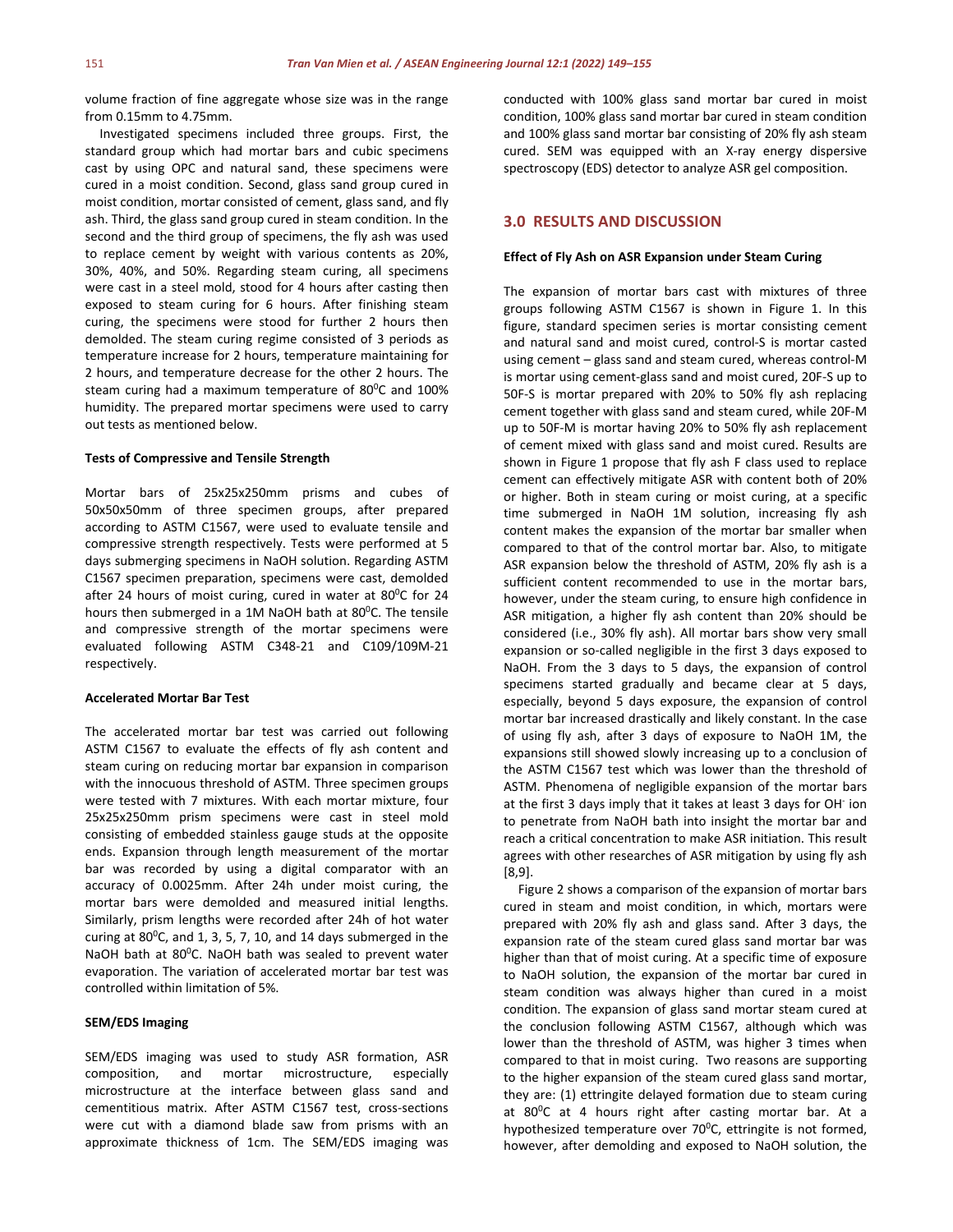temperature in mortar bar goes down and favors ettringite formation again which results in a contribution to increasing expansion of the mortar bar, the ettringite formation was recorded by SEM imaging analysis section. The delayed ettringite formation appears in both control and fly ash mortar bar cured in a moist condition also [9]. However, in steam curing, the delayed ettringite formation occurs as soon as the mortar bar exposed to high temperatures at the early hours. (2) porous interlayer CSH favors OH<sup>-</sup> ion transportation from NaOH bath into the mortar bar, as a result, ASR gel forms due to sufficient OH<sup>-</sup> concentration in pore liquid. Some other studies reported that under steam curing, portlandite formation is drastically transformed to CSH with the presence of fly ash, however, due to distribution of a large number of fine pore located at interlayer among CSH layers, this CSH type becomes more porous when compared to CSH microstructures of mortar cured in moist condition [17,20].



**Figure 1** ASR expansion of mortar bars prepared with three specimen groups



**Figure 2** ASR expansion of mortar bars prepared with 20% fly ash cured in steam and moist condition

Typically, in steam curing, increasing fly ash content of replacing cement mitigated effectively ASR as shown in Figure 3. After ASTM C1567, the expansions of glass sand mortar bars were much lower than the threshold value (0.1%) by ASTM, especially with using 30% up to 50% fly ash. Fly ash increase contributes to the alkalinity of pore solution throughout CH consumption and enhancement of alkali binding on the hydrate surface. Besides, fly ash content increasing gives a large silicate surface area and reduces significantly the ratio of OH<sup>-</sup> to silicate surface area [9], this reduced ratio prevents glass sand dissolution in a high OH- concentration of pore solution due to fly ash dissolution performed by hydroxyl ions.



**Figure 3** Effect of fly ash content on ASR expansion of mortars cured in steam condition

#### **Tensile and Compressive Strength of Mortar**

Standard mortar and glass sand mortar were tested compressive and tensile strength after 5 days exposure to NaOH 1M as ASR became readily for 5 days. The results of the compressive strength of the mortars are shown in Figure 4. It presents that all steam cured glass sand mortar had lower compressive strength when compared to the compressive strength of the standard mortar. It was very interesting that glass sand mortar using 20% up to 50% fly ash had higher compressive strength than the control mortar cured in steam condition. Using 20% of fly ash increased by about 56% compressive strength compared to the control specimen with 100% cement. Even with 50% fly ash replacing cement, the mortar still had a 38% increasing of compressive strength. The tensile strength has a proportional relationship with compressive strength, therefore, using the fly ash content also increased the tensile strength of the glass sand mortar cured in the steam condition, this increase is shown in Figure 5. Increasing the tensile strength of the mortar using fly ash was nearly 60% and 50% with 20% and 50% fly ash respectively. Generally, due to the expansion of ASR formation, micro-cracks may occur at the interface between cement matrix and glass sand or inside glass sand and decreases the strength of the mortar. However, in the case of using fly ash and steam curing, those micro-cracks and pores will be densified and contribute to an enhancement in the strength. Seyed [9] reported that the improvement of the tensile strength of mortar helps to prevent micro cracks and results in mitigating ASR by slowing down NaOH solution penetration through the cracks and allow the further hydration of the binder to densify cementitious matrix and reduce ion transportation. It is obvious to propose that the steam curing increased significantly the tensile strength of the mortar at an early age which contributes primarily to ASR mitigation.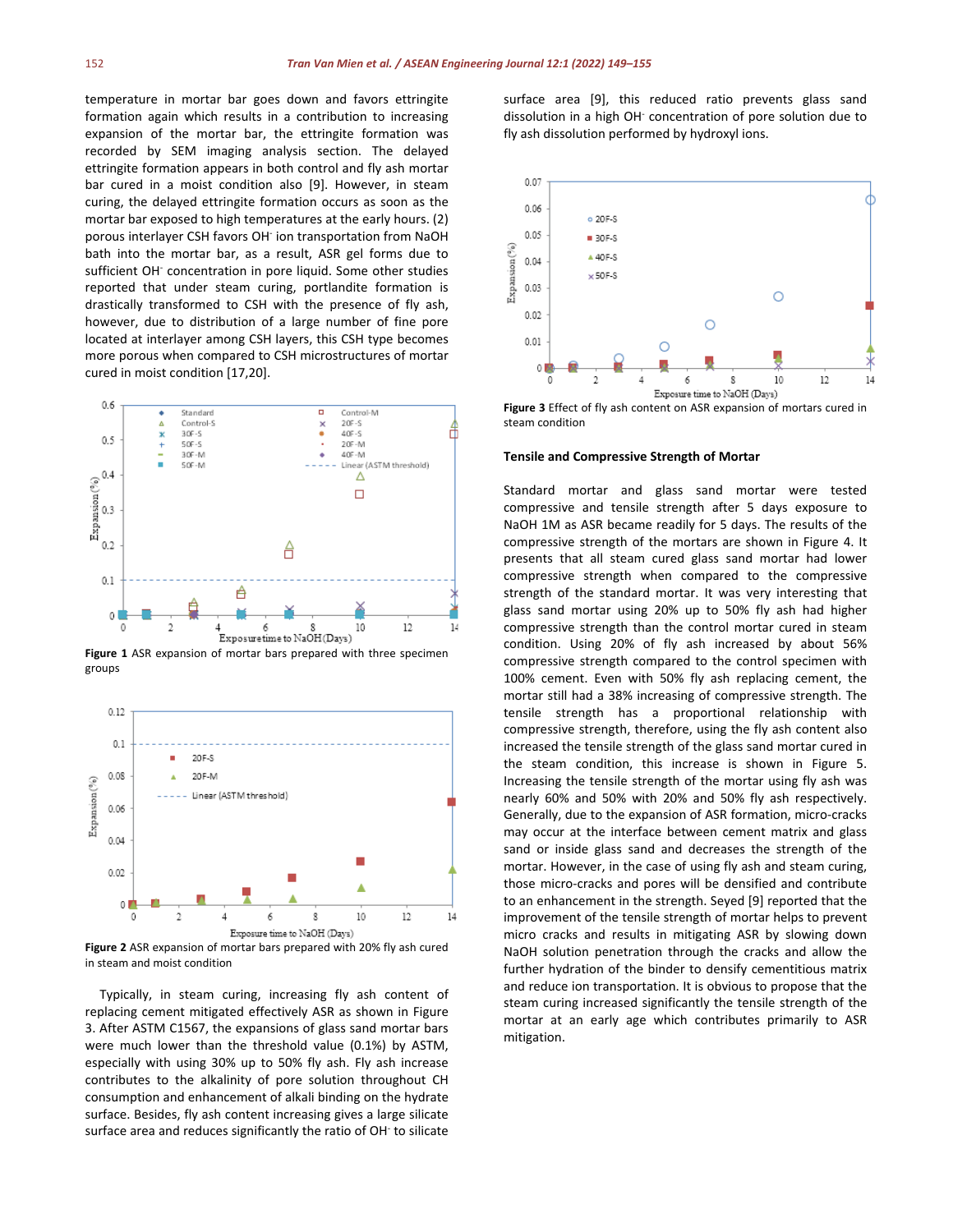

**Figure 4** Compressive strengths of mortars (cured in steam condition) 5 days after submersion in 1M NaOH solution at  $80^{\circ}$ C



**Figure 5** Tensile strengths of mortars (cured in steam condition) 5 days after submersion in  $1 M$  NaOH solution at 80 $^{\circ}$ C

#### **SEM/EDS Analysis of Mortar**

After 14 days of exposure to 1M NaOH, mortar bars were evaluated microstructure by SEM imaging and analyzed the composition of ASR gel formed. SEM micrographs of 20F-S and control-S mortar bars are shown in Figures 6 and Figure 7 respectively. SEM micrographs of 20F-S mortar bars proved that there was no crack at the interface and CSH microstructure became more porous under steam curing. The interface microstructure was densified.





**Figure 6** SEM micrographs of 20F-S mortar bar at 14 days after submersion in 1 M NaOH solution at  $80^{\circ}$ C: (a) interface between glass sand and cementitious matrix ; (b) microstructure of CSH in the matrix

Especially, under steam curing, SEM micrographs of control-S mortar bars showed very clearly a crack appearance along the glass sand side. The interface microstructure was not densified. Also, many hydrates were appearing simultaneously in the matrix surrounding the glass sand, these hydrates were CH, CSH, Afm, and Aft. Moreover, Figures 6 and Figure 7 do not show crack appearance in glass sand, this result is different from reports of Farshad [5] and Seyed [9] whose results showed cracks in glass sand. Crack appearance at the interface of control-S mortar bars provided that the steam curing may result in a sufficient expansion due to delayed ettringite formation to initiate a crack along the glass sand side. With using fly ash combined steam curing, the crack was densied by CSH then tensile strength of the mortar bar was improved to make ASR expansion be mitigated.

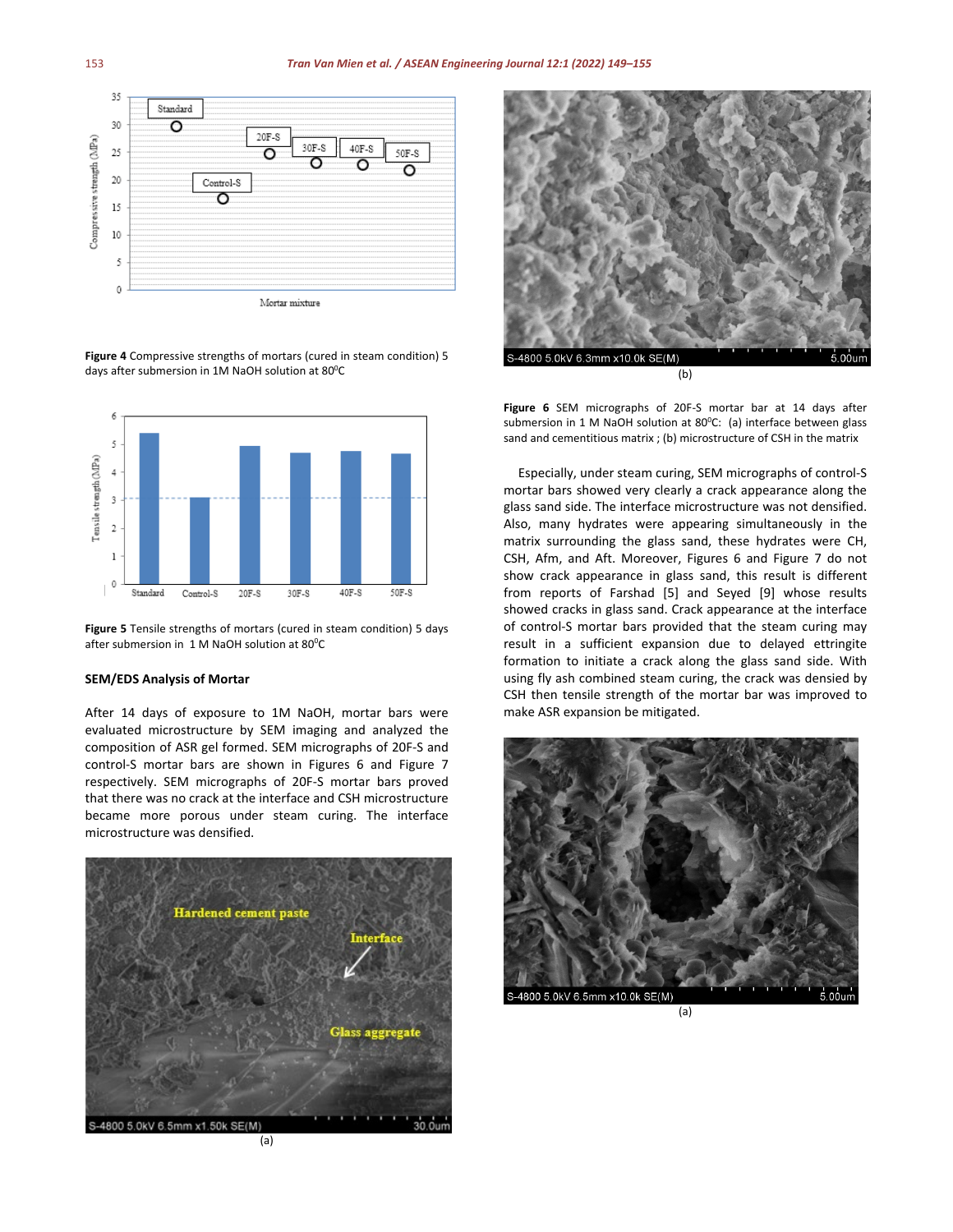



EDS composition analysis of ASR gels of control mortar cured in moist, in steam, and mortar consisting of 20% fly ash moist cured and steam cured is presented in Table 2. As shown in Table 2, there is no clear difference among composition analyses of these mortar bars in terms of Ca/Si and Ca/Na. Results showed evidence that using fly ash reduced Ca/Si and that the steam curing made Ca/Si increase. This implies that the control mortar bars have more ASR gel formed which initiates cracks or more expansion, additionally, because of higher Ca/Si in ASR gel, the control mortar cured in steam condition has a superior expansion to the control mortar under moist curing. The higher Ca/Si in ASR gel proved that pore solution of the mortar may present a higher alkalis cocentration which promotes a reaction between amorphous silica in the consumer soda-lime glass in recycled glass aggregates with cement alkalis to provide an ASR gel that a superior expansion of the control mortar bar appears.

**Table 2** Average Atomic of ASR from Mortar Bars Measured by EDS after 14 Days Exposure to NaOH 1M (By Weight, %)

| Mix series   | Сa   | Si    | Na    | ĸ    | ΑI   | Ca/Si | Ca/Na |
|--------------|------|-------|-------|------|------|-------|-------|
| Control-S    | 6.98 | 22.69 | 11.16 | 0.38 | 0.88 | 0.31  | 0.63  |
| Control-M    | 6.52 | 23.12 | 10.93 | 0.42 | 0.81 | 0.28  | 0.60  |
| 20F-S        | 5.36 | 25.84 | 6.62  | 0.78 | 1.06 | 0.21  | 0.81  |
| <b>20F M</b> | 4.96 | 26.91 | 6.15  | 0.92 | 0.97 | 0.18  | 0.81  |

#### **4.0 CONCLUSION**

Results of this investigation on the effectiveness of the fly ash F type on mitigation of ASR of glass sand mortar under steam curing propose the following conclusions:

Under steam curing, according to the test of ASTM C1567, 20% to 30% fly ash replacing cement is sufficient to mitigate ASR expansion of the glass mortar. It is recommended to use 30% fly ash to ensure expansion lower than the threshold of ASTM.

- Steam curing increases the expansion of the glass sand mortar in compared to the moist curing. And, after ASTM C1567 test, expansion crack appears at the interface between glass sand and cementitious matrix, not in the glass sand.
- In comparison with glass sand mortar under moist curing, expansion of glass sand mortar using fly ash under steam curing is contributed primarily by: (1) delayed ettringite formation, (2) reducing ion transportation, (3) increasing tensile strength of fly ash glass sand mortar and (4) reducing glass sand dissolution rate in rich alkalinity solution.

#### **Acknowledgement**

The authors gratefully acknowledge the Japan International Cooperation Agency (JICA) for supporting this research through the CRC 2016 project of the AUN/SEED-Net Program.

We would like to thank Ho Chi Minh City University of Technology (HCMUT), VNU-HCM for the support of time and facilities for this study.

#### **References**

- [1] Tuncan M, Karasu B and Yalcin M, 2001."The suitability for using glass and fly ash in Portland cement concrete," *Proceedings of the 11th International Offshore and Polar Engineering Conference (ISOPE2001)*, Stavenger, Norway, 146 – 152,
- [2] Park SB, Lee BC and Kim JH. 2004., "Studies on mechanical properties of concrete containing waste glass aggregate," *Cement and Concrete Research*, 34(12): 2181 – 2189, DOI: https://doi.org/10.1016/j.cemconres.2004.02.006
- [3] Du H, and Tan KH, 2014."Concrete with recycled glass as fine aggregates,", *ACI Materials Journal*, *111–M05*: 47 – 58, DOI: https://doi.org/10.14359/51686446
- [4] Adaway M and Wang Y, 2015."Recycled glass as a partial replacement for fine aggregate in structural concrete – Effects on compressive strength,", *Electronic Journal of Structural Engineering,*  14(1): 116 – 122*.*
- [5] Farshad Rajabipour, Hamed Maraghechi and Gregor Fischer, 2010. "Investigating the Alkali – Silica Reaction of Recycled Glass Aggregates in Concrete Materials," *Journal of Materials in Civil Engineering of ASCE,* 22(12): 1201 – 1208*,* DOI: https://doi.org/10.1061/(ASCE)MT.1943-5533.0000126
- [6] Hongjian Du and Kiang Hwee Tan, 2014."Effect of particle size on alkali – silica reaction in recycled glass mortars," *Construction and Building Materials,* 66: 275–285, DOI: https://doi.org/10.1016/j.conbuildmat.2014.05.092
- [7] Nathan Schwarz, Hieu Cam and Narayanan Neithalath, 2008."Influence of a fine glass powder on the durability characteristics of concrete and its comparison to fly ash," *Cement and Concrete Composites,* 30: 486 – 496, DOI: https://doi.org/10.1016/j.cemconcomp.2008.02.001
- [8] Kaveh Afshinnia and Prasada Rao Rangaraju, 2015."Influence of finess ground recycled glass on mitigation of alkali – silica reaction in mortars," *Construction and Building Materials,* 81: 257 – 267, DOI: https://doi.org/10.1016/j.conbuildmat.2015.02.041
- [9] Seyed M.H. Shafaatian, Alireza Akhavan, Hamed Maraghechi and Farshad Rajabipour, 2013."How does fly ash mitigate alkali-silica reaction (ASR) in accelerated mortar bar test (ASTM C1567)?, " *Cement & Concrete Composites,* 37: 143 – 153, DOI: https://doi.org/10.1016/j.cemconcomp.2012.11.004
- [10] Polley C, Cramer S.M and de la Cruz R.V, 1998."Potential for using waste glass in portland cement concrete," *Journal of Materials in Civil Engineering of ASCE,* 10(4): 210 – 219, DOI: https://doi.org/10.1061/(ASCE)0899-1561(1998)10:4(210)